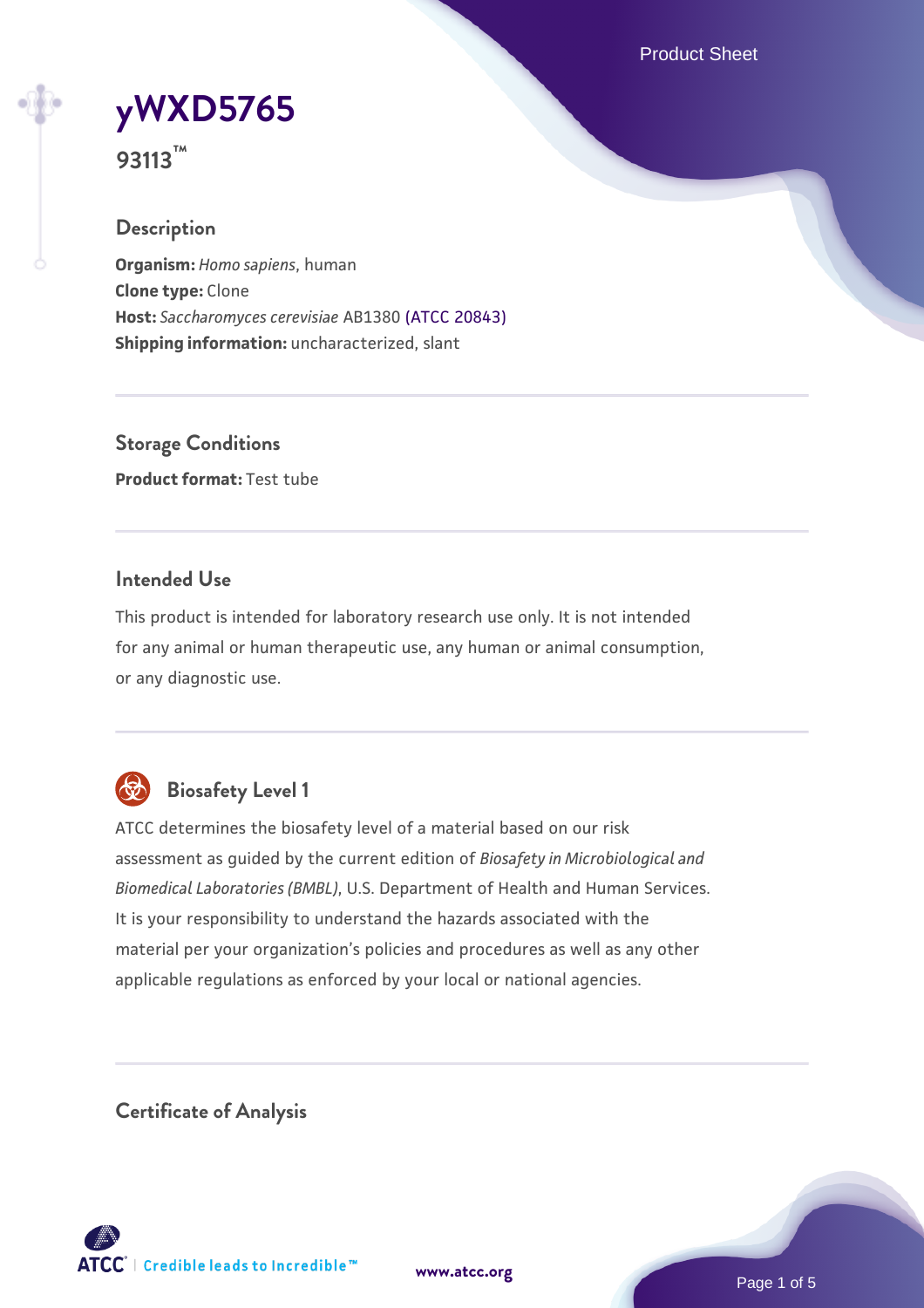## **[yWXD5765](https://www.atcc.org/products/93113)** Product Sheet **93113**

For batch-specific test results, refer to the applicable certificate of analysis that can be found at www.atcc.org.

#### **Insert Information**

**Type of DNA:** genomic **Genome:** Homo sapiens **Chromosome:** X X pter-q27.3 **Gene name:** DNA Segment, single copy **Gene product:** DNA Segment, single copy [DXS4709] **Gene symbol:** DXS4709 **Contains complete coding sequence:** Unknown **Insert end:** EcoRI

#### **Vector Information**

**Construct size (kb):** 225.0 **Intact vector size:** 11.454 **Vector name:** pYAC4 **Type of vector:** YAC **Host range:** *Saccharomyces cerevisiae*; *Escherichia coli* **Vector information:** other: telomere, 3548-4235 other: telomere, 6012-6699 Cross references: DNA Seq. Acc.: U01086 **Cloning sites:** EcoRI **Markers:** SUP4; HIS3; ampR; URA3; TRP1 **Replicon:** pMB1, 7186-7186; ARS1, 9632-10376

# **Growth Conditions**

**Medium:** 



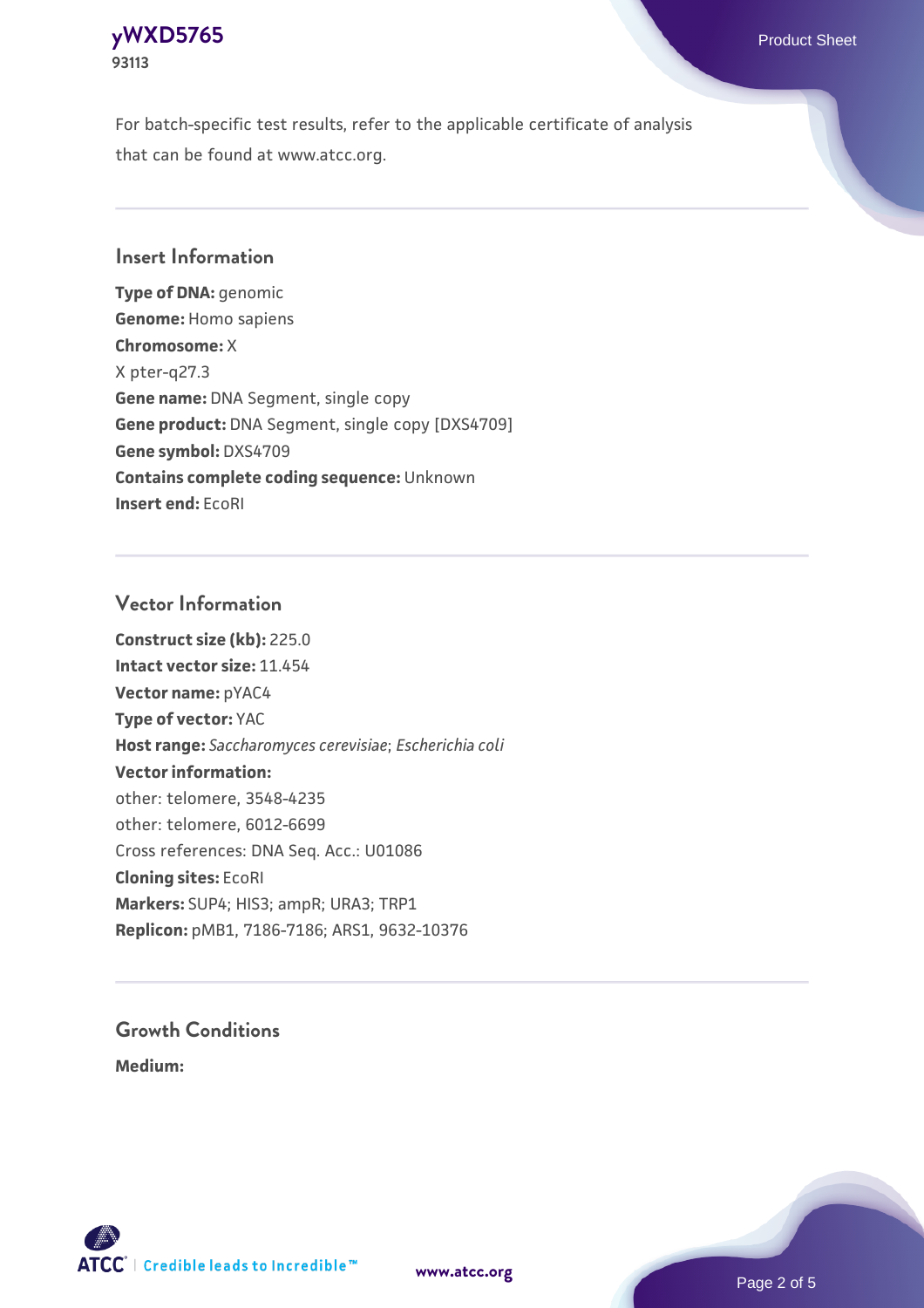**[yWXD5765](https://www.atcc.org/products/93113)** Product Sheet **93113**

[ATCC Medium 1245: YEPD](https://www.atcc.org/-/media/product-assets/documents/microbial-media-formulations/1/2/4/5/atcc-medium-1245.pdf?rev=705ca55d1b6f490a808a965d5c072196) **Temperature:** 30°C

#### **Notes**

More information may be available from ATCC (http://www.atcc.org or 703- 365-2620).

### **Material Citation**

If use of this material results in a scientific publication, please cite the material in the following manner: yWXD5765 (ATCC 93113)

#### **References**

References and other information relating to this material are available at www.atcc.org.

#### **Warranty**

The product is provided 'AS IS' and the viability of ATCC® products is warranted for 30 days from the date of shipment, provided that the customer has stored and handled the product according to the information included on the product information sheet, website, and Certificate of Analysis. For living cultures, ATCC lists the media formulation and reagents that have been found to be effective for the product. While other unspecified media and reagents may also produce satisfactory results, a change in the ATCC and/or depositor-recommended protocols may affect the recovery, growth, and/or function of the product. If an alternative medium formulation or reagent is used, the ATCC warranty for viability is no longer

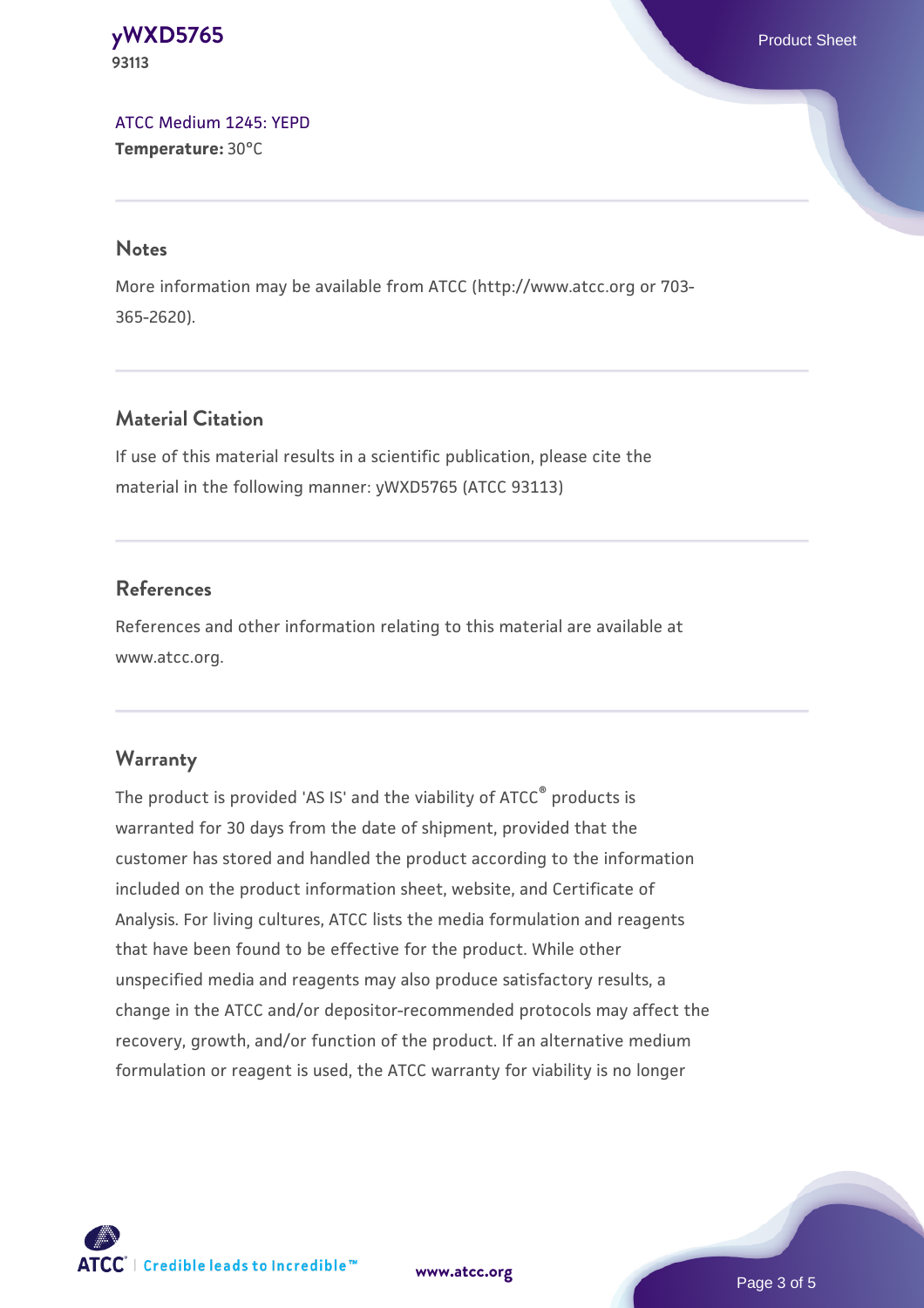**[yWXD5765](https://www.atcc.org/products/93113)** Product Sheet **93113**

valid. Except as expressly set forth herein, no other warranties of any kind are provided, express or implied, including, but not limited to, any implied warranties of merchantability, fitness for a particular purpose, manufacture according to cGMP standards, typicality, safety, accuracy, and/or noninfringement.

#### **Disclaimers**

This product is intended for laboratory research use only. It is not intended for any animal or human therapeutic use, any human or animal consumption, or any diagnostic use. Any proposed commercial use is prohibited without a license from ATCC.

While ATCC uses reasonable efforts to include accurate and up-to-date information on this product sheet, ATCC makes no warranties or representations as to its accuracy. Citations from scientific literature and patents are provided for informational purposes only. ATCC does not warrant that such information has been confirmed to be accurate or complete and the customer bears the sole responsibility of confirming the accuracy and completeness of any such information.

This product is sent on the condition that the customer is responsible for and assumes all risk and responsibility in connection with the receipt, handling, storage, disposal, and use of the ATCC product including without limitation taking all appropriate safety and handling precautions to minimize health or environmental risk. As a condition of receiving the material, the customer agrees that any activity undertaken with the ATCC product and any progeny or modifications will be conducted in compliance with all applicable laws, regulations, and guidelines. This product is provided 'AS IS' with no representations or warranties whatsoever except as expressly set forth herein and in no event shall ATCC, its parents, subsidiaries, directors, officers, agents, employees, assigns, successors, and affiliates be liable for indirect, special, incidental, or consequential damages of any kind in connection with or arising out of the customer's use of the product. While reasonable effort is made to ensure authenticity and reliability of materials on deposit, ATCC is not liable for damages arising from the misidentification or



**[www.atcc.org](http://www.atcc.org)**

Page 4 of 5